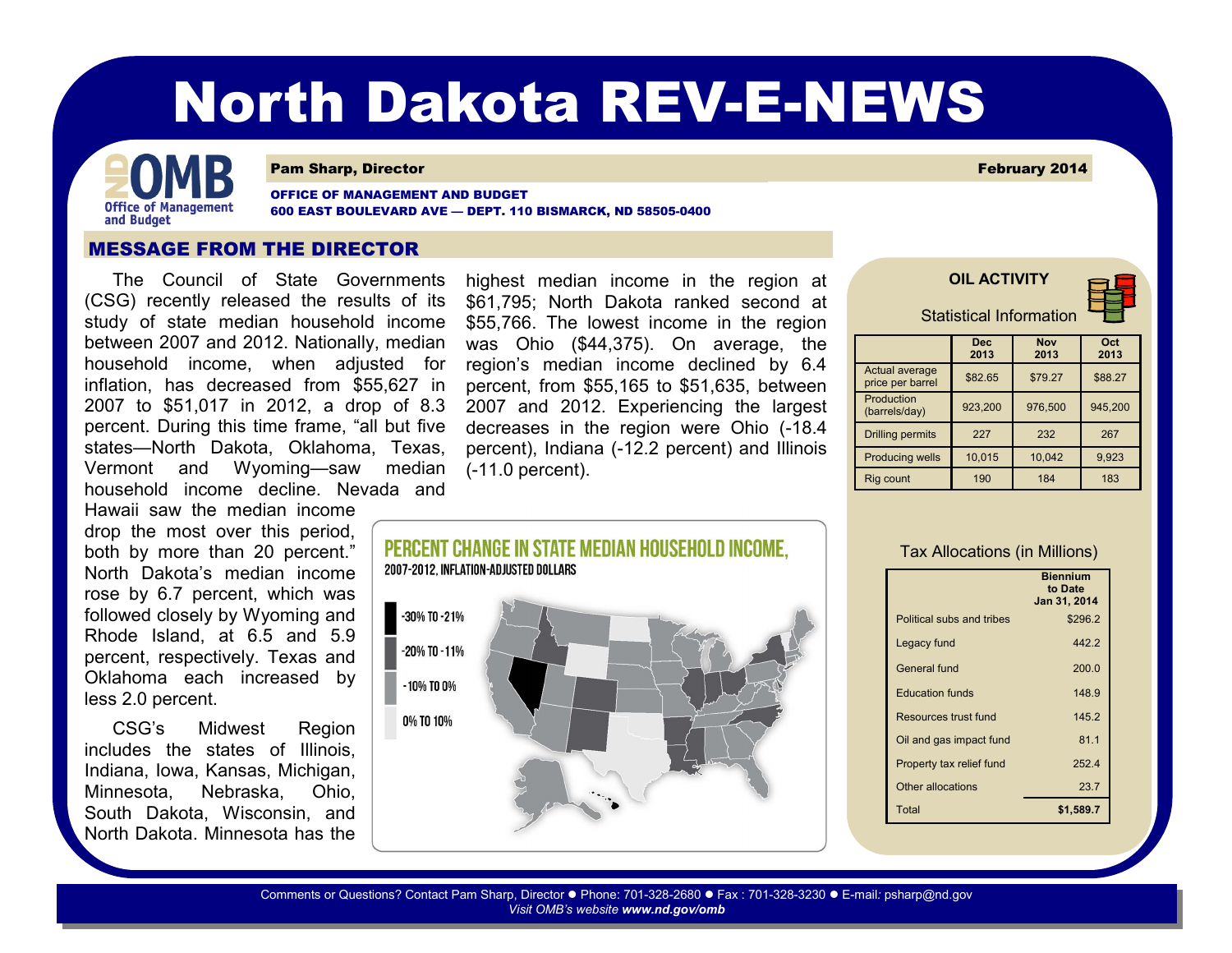## **January 2014 STATEMENT OF GENERAL FUND REVENUES AND FORECASTS** *Compared to the Legislative Forecast* **2013-15 Biennium**

|                                           |                           | <b>Fiscal Month</b> |                |                | <b>Biennium To Date</b>   |               |               |                |
|-------------------------------------------|---------------------------|---------------------|----------------|----------------|---------------------------|---------------|---------------|----------------|
| <b>Revenues and Transfers</b>             | May 2013<br>Leg. Forecast | <b>Actual</b>       | Variance       | <b>Percent</b> | May 2013<br>Leg. Forecast | <b>Actual</b> | Variance      | <b>Percent</b> |
| <b>Sales Tax</b>                          | 121,386,000               | 108,742,236         | (12, 643, 764) | $-10.4%$       | 718,853,000               | 747, 178, 525 | 28,325,525    | 3.9%           |
| Motor Vehicle Excise Tax                  | 13,038,000                | 12,513,785          | (524, 215)     | $-4.0%$        | 87,802,000                | 79,104,025    | (8,697,975)   | $-9.9%$        |
| <b>Individual Income Tax</b>              | 59,897,000                | 93,322,461          | 33,425,461     | 55.8%          | 204,421,000               | 301,581,690   | 97,160,690    | 47.5%          |
| Corporate Income Tax                      | 12,462,000                | 7,871,836           | (4,590,164)    | $-36.8%$       | 64,893,000                | 98,554,460    | 33,661,460    | 51.9%          |
| <b>Insurance Premium Tax</b>              | 54,830                    | 60,590              | 5,760          | 10.5%          | 13,521,760                | 14,671,263    | 1,149,503     | 8.5%           |
| <b>Financial Institutions Tax</b>         |                           | 3,706               | 3,706          | 100.0%         |                           | (4,917,623)   | (4,917,623)   | $-100.0\%$     |
| Oil & Gas Production Tax*                 |                           |                     |                |                | 96,933,188                | 96,933,188    |               | 0.0%           |
| Oil Extraction Tax*                       |                           |                     |                |                | 103,066,812               | 103,066,812   |               | 0.0%           |
| <b>Gaming Tax</b>                         | 425,210                   | 296,731             | (128, 479)     | $-30.2%$       | 2,627,820                 | 2,146,246     | (481, 574)    | $-18.3%$       |
| Lottery                                   |                           |                     |                |                |                           |               |               |                |
| Cigarette & Tobacco Tax                   | 2,508,000                 | 2,422,740           | (85, 260)      | $-3.4%$        | 17,538,000                | 18,045,151    | 507,151       | 2.9%           |
| <b>Wholesale Liquor Tax</b>               | 806,000                   | 873,368             | 67,368         | 8.4%           | 5,573,000                 | 5,576,715     | 3,715         | 0.1%           |
| <b>Coal Conversion Tax</b>                | 1,585,000                 | 1,499,230           | (85, 770)      | $-5.4%$        | 9,491,000                 | 8,745,806     | (745, 194)    | $-7.9%$        |
| <b>Mineral Leasing Fees</b>               | 791,667                   | 1,181,087           | 389,420        | 49.2%          | 5,541,669                 | 9,014,364     | 3,472,695     | 62.7%          |
| <b>Departmental Collections</b>           | 6,427,921                 | 7,976,409           | 1,548,488      | 24.1%          | 21,363,513                | 25,125,814    | 3,762,301     | <b>17.6%</b>   |
| Interest Income                           | 523,140                   | 215,387             | (307, 753)     | $-58.8%$       | 3,546,730                 | 1,428,123     | (2, 118, 607) | $-59.7%$       |
| <b>State Mill &amp; Elevator-Transfer</b> |                           |                     |                |                |                           |               |               |                |
| Major Special Fund Transfers              |                           |                     |                |                | 341,790,000               | 341,790,000   |               | 0.0%           |
| <b>Other Transfers</b>                    | 222,170                   | 222,170             |                | 0.0%           | 666,510                   | 845,764       | 179.254       | 26.9%          |
| <b>Total Revenues and Transfers</b>       | 220,126,938               | 237,201,737         | 17,074,799     | 7.8%           | 1,697,629,002             | 1,848,890,323 | 151,261,321   | 8.9%           |

*\** The general fund cap for oil and gas taxes contains two tiers. The first tier of \$200.0 million was reached in October 2013. Additional oil taxes will flow to the property tax relief fund until that fund receives \$341.8 million, after which time the general fund will receive an additional \$100.0 million. Total production and extraction tax collections were \$251.3 million in January 2014. Monthly allocations to the property tax relief fund were \$74.3 million; allocations to the legacy fund were \$69.9 million.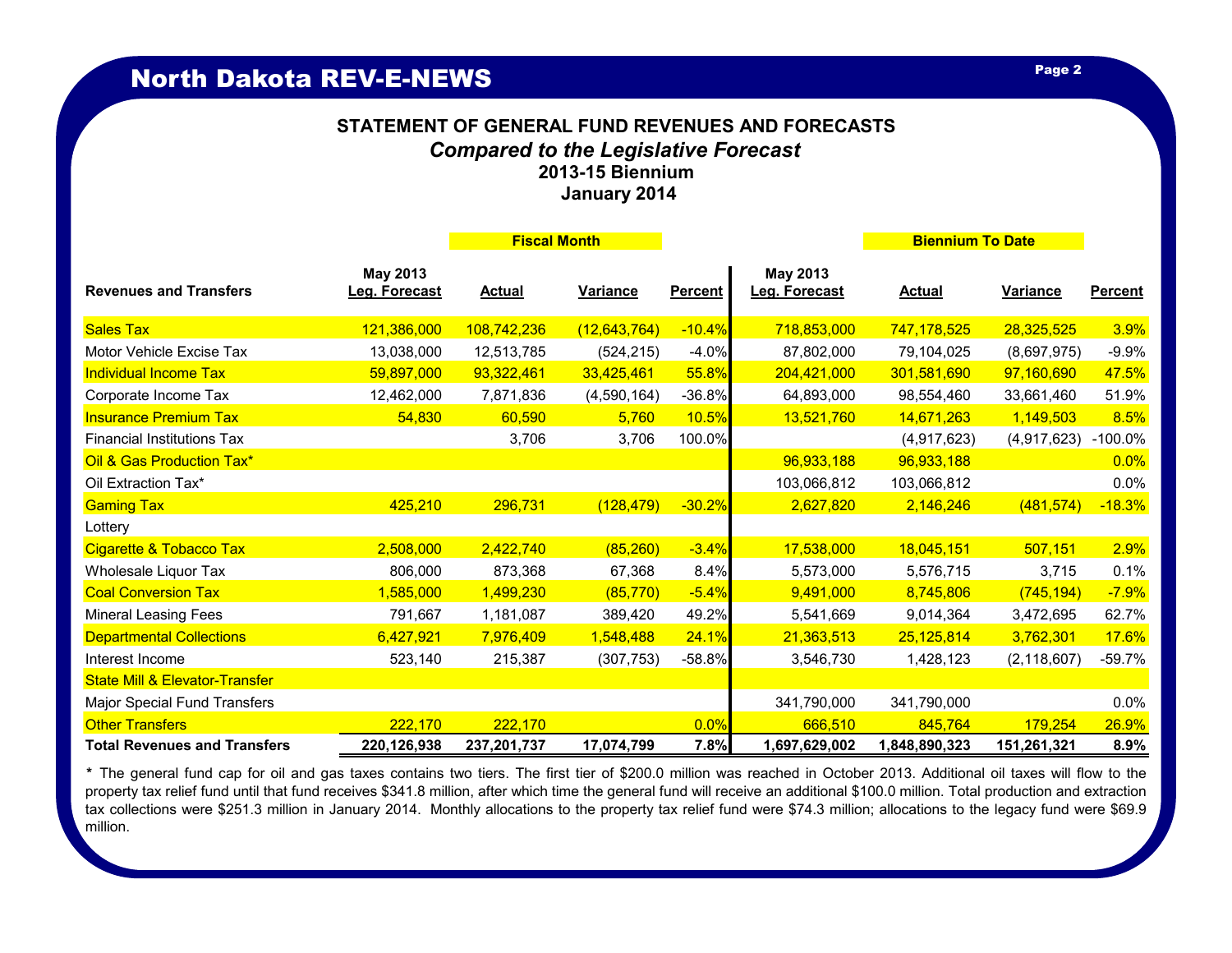### **STATEMENT OF GENERAL FUND REVENUES AND FORECASTS** *Compared to the Previous Biennium Revenues* **2013-15 Biennium January 2014**

|                                           |                 | <b>Fiscal Month</b>      |                 |                |               | <b>Biennium To Date</b> |                 |                |
|-------------------------------------------|-----------------|--------------------------|-----------------|----------------|---------------|-------------------------|-----------------|----------------|
| <b>Revenues and Transfers</b>             | January<br>2012 | January<br><u> 2014 </u> | <b>Variance</b> | <b>Percent</b> | 2011-13       | 2013-15                 | <b>Variance</b> | <b>Percent</b> |
| <b>Sales Tax</b>                          | 117,554,970     | 108,742,236              | (8,812,735)     | $-7.5%$        | 613,305,712   | 747, 178, 525           | 133,872,813     | 21.8%          |
| Motor Vehicle Excise Tax                  | 11,248,409      | 12,513,785               | 1,265,376       | 11.2%          | 67,548,909    | 79,104,025              | 11,555,115      | 17.1%          |
| <b>Individual Income Tax</b>              | 67,120,198      | 93,322,461               | 26,202,262      | 39.0%          | 212,003,156   | 301,581,690             | 89,578,534      | 42.3%          |
| Corporate Income Tax                      | 6,479,402       | 7,871,836                | 1,392,434       | 21.5%          | 61,238,452    | 98,554,460              | 37,316,008      | 60.9%          |
| <b>Insurance Premium Tax</b>              | 61,930          | 60,590                   | (1, 340)        | $-2.2%$        | 15,273,835    | 14,671,263              | (602, 571)      | $-3.9%$        |
| <b>Financial Institutions Tax</b>         | 1,356           | 3,706                    | 2,350           | 173.3%         | (310, 365)    | (4,917,623)             | (4,607,258)     | 1484.5%        |
| Oil & Gas Production Tax*                 |                 |                          |                 |                | 99,799,206    | 96,933,188              | (2,866,018)     | $-2.9%$        |
| Oil Extraction Tax*                       |                 |                          |                 |                | 100,200,794   | 103,066,812             | 2,866,018       | 2.9%           |
| <b>Gaming Tax</b>                         | 579,271         | 296,731                  | (282, 539)      | $-48.8%$       | 3,579,887     | 2,146,246               | (1,433,641)     | $-40.0\%$      |
| Lottery                                   |                 |                          |                 |                |               |                         |                 |                |
| Cigarette & Tobacco Tax                   | 2,200,422       | 2,422,740                | 222,319         | 10.1%          | 15,784,257    | 18,045,151              | 2,260,893       | <b>14.3%</b>   |
| Wholesale Liquor Tax                      | 758,559         | 873,368                  | 114,810         | 15.1%          | 4,986,183     | 5,576,715               | 590,532         | 11.8%          |
| <b>Coal Conversion Tax</b>                | 1,533,601       | 1,499,230                | (34, 370)       | $-2.2%$        | 10,252,233    | 8,745,806               | (1,506,427)     | $-14.7%$       |
| <b>Mineral Leasing Fees</b>               | 2,057,006       | 1,181,087                | (875, 919)      | $-42.6%$       | 26,648,241    | 9,014,364               | (17, 633, 878)  | $-66.2%$       |
| <b>Departmental Collections</b>           | 7,284,355       | 7,976,409                | 692,054         | 9.5%           | 21,217,534    | 25,125,814              | 3,908,280       | <b>18.4%</b>   |
| Interest Income                           | 498,135         | 215,387                  | (282, 748)      | $-56.8%$       | 3,371,719     | 1,428,123               | (1,943,596)     | $-57.6%$       |
| <b>State Mill &amp; Elevator-Transfer</b> |                 |                          |                 |                |               |                         |                 |                |
| Major Special Fund Transfers              |                 |                          |                 |                | 295,000,000   | 341,790,000             | 46,790,000      | 15.9%          |
| <b>Other Transfers</b>                    | 188,968         | 222,170                  | 33,202          | 17.6%          | 569,602       | 845,764                 | 276,162         | 48.5%          |
| <b>Total Revenues and Transfers</b>       | 217,566,582     | 237,201,737              | 19,635,155      | 9.0%           | 1,550,469,357 | 1,848,890,323           | 298,420,966     | 19.2%          |

*\** The general fund cap for oil and gas taxes contains two tiers. The first tier of \$200.0 million was reached in October 2013. Additional oil taxes will flow to the property tax relief fund until that fund receives \$341.8 million, after which time the general fund will receive an additional \$100.0 million. Total production and extraction tax collections were \$251.3 million in January 2014. Monthly allocations to the property tax relief fund were \$74.3 million; allocations to the legacy fund were \$69.9 million.